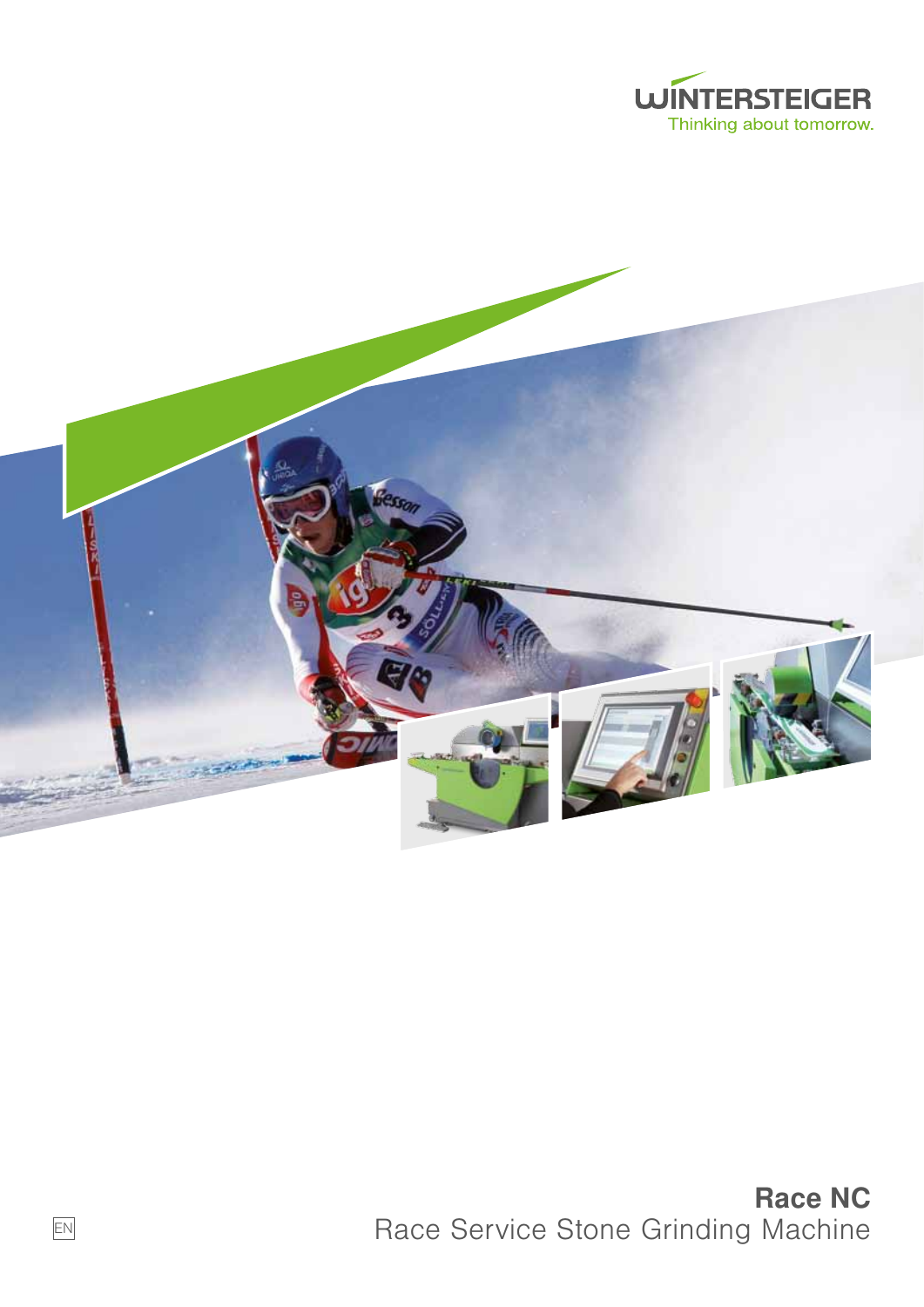

## Race NC You can make the race! Race Service Stone Grinding Machine for Alpine, Cross-Country and Jump Skis.

The Race NC proves once again WINTERSTEIGER's commitment to market and technology leadership in the field of race service. It offers a full set of features for both alpine and nordic skiing.

Thanks to superior technology, easy handling and a compact size, the Race NC is establishing itself as a must-have for national skiing associations, manufacturers, and professional race grinding specialists.

After all, the innovative ongoing improvements are a result of close cooperation between WINTERSTEIGER and a number of national skiing associations and ski manufacturers' racing departments.

The following pages illustrate in detail what the world market leader offers you.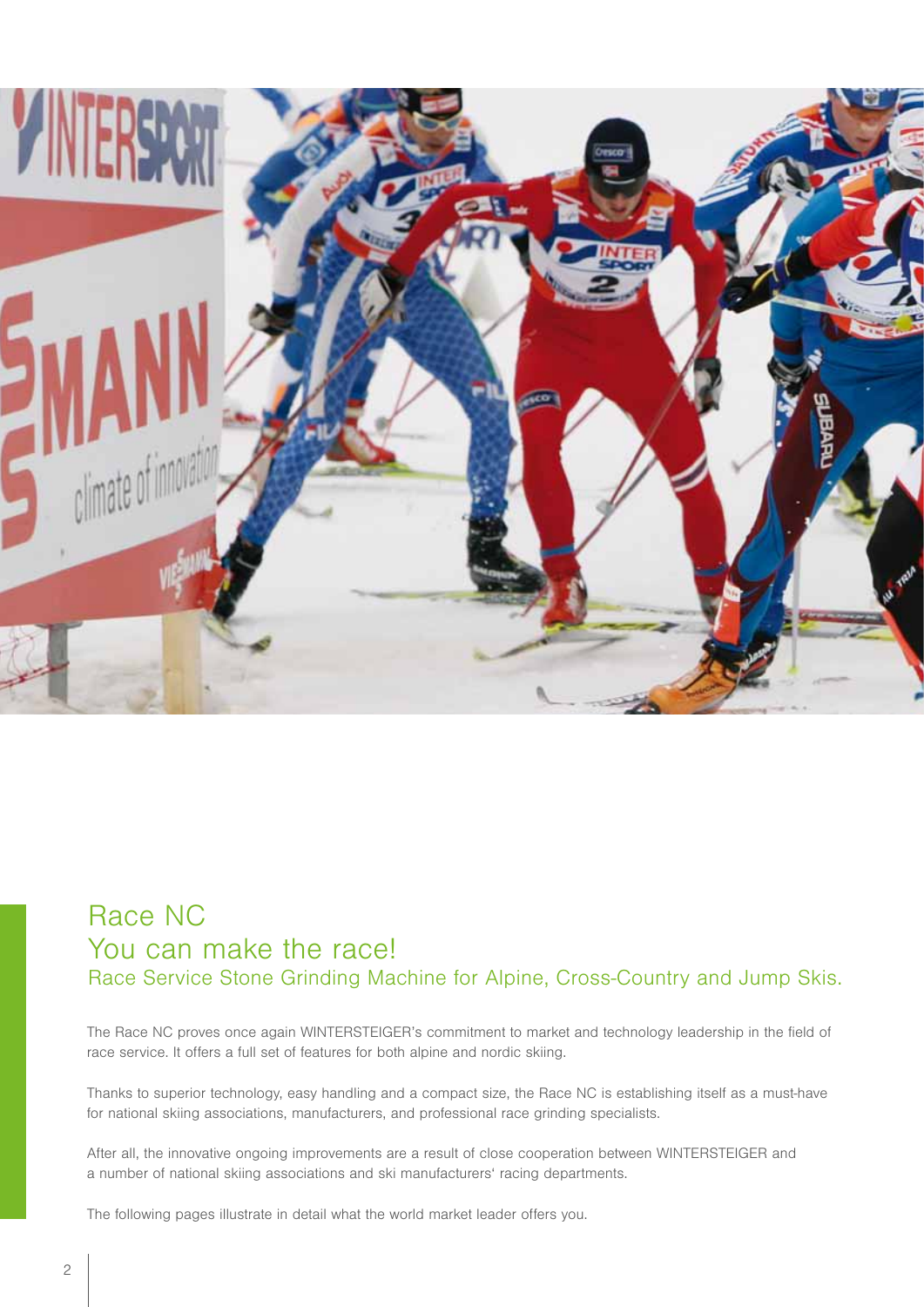

#### Your benefits summed up:

- Automatic grinding pressure control for high precision and precisely reproducible racing structures
- **Perfect structuring of alpine,** cross-country and jump skis
- of the grinding stone directly on the machine
- Constant grinding stone height controlled adjustment
- Continuous and dynamic balancing Intuitive user controls with a color display and touch screen technology
	- Easily transportable, and simple set-up allows for worldwide deployment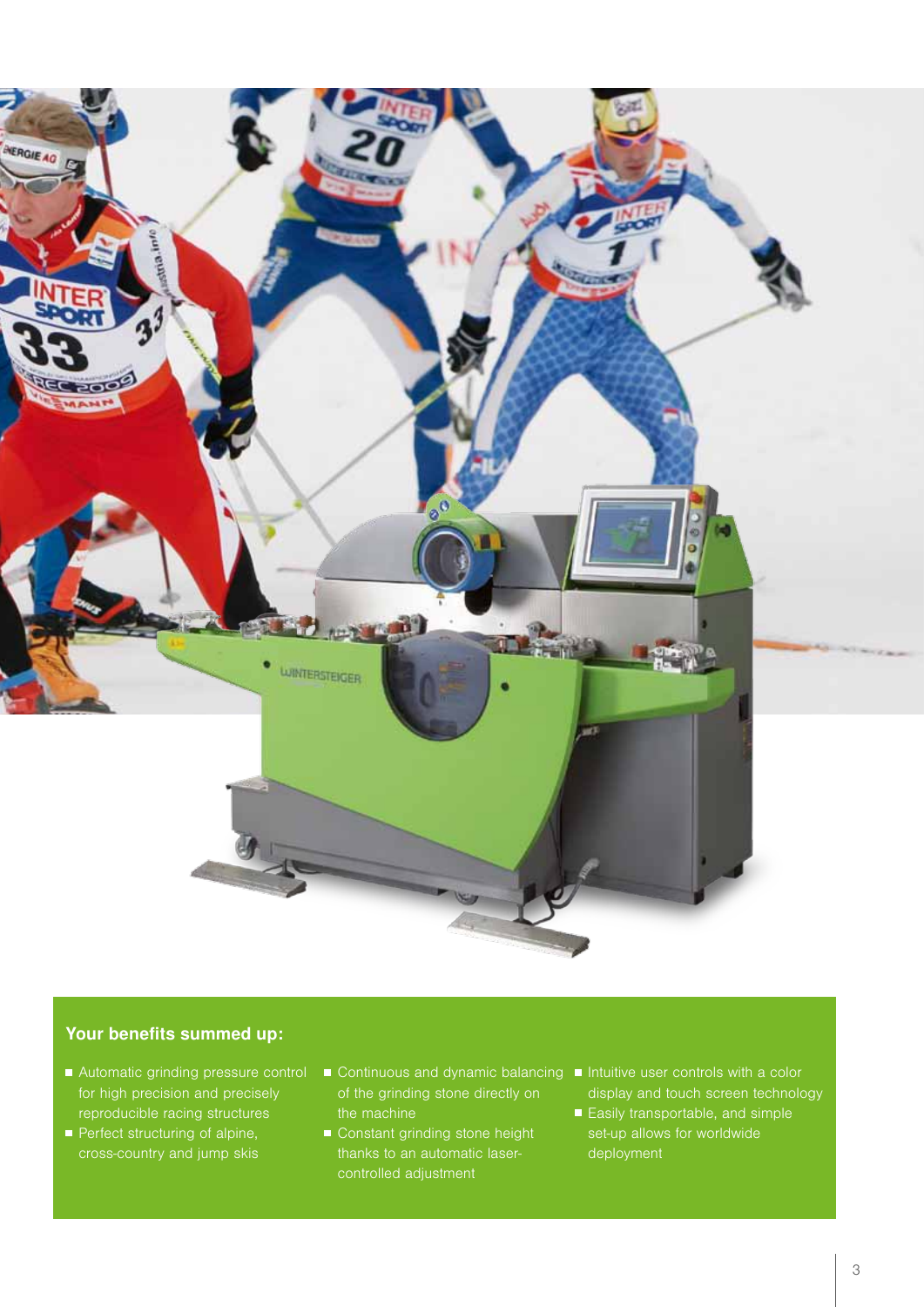

### Laser-controlled.

To guarantee a constant grinding height, the laser control automatically adjusts the grinding stone in line with wear.

#### Just perfect.

Continuous dynamic balancing of the grinding stone directly on the machine brings WINTERSTEIGER another giant step towards ultimate precision. This new system allows the stone to be completely vibration-free.



#### Patented precision!

The Race NC is the first machine with automatic grinding pressure control. This means that it continuously measures the effective grinding pressure between the ski and the stone and adjusts it electronically. A system patented by WINTERSTEIGER that guarantees precise structures over the whole length of the ski.

#### Other precision features:

- Motor with a zero-play spindle bearing and larger than standard spindle diameter
- Solid machine frame and robust supports for the individual modules
- Hermetically sealed dressing unit with double latex membrane
- Automatic stone cleaning (optional)
- Diamond cooling
- Feed depth of diamond adjustable in steps of 1/1000 mm for the finest structures

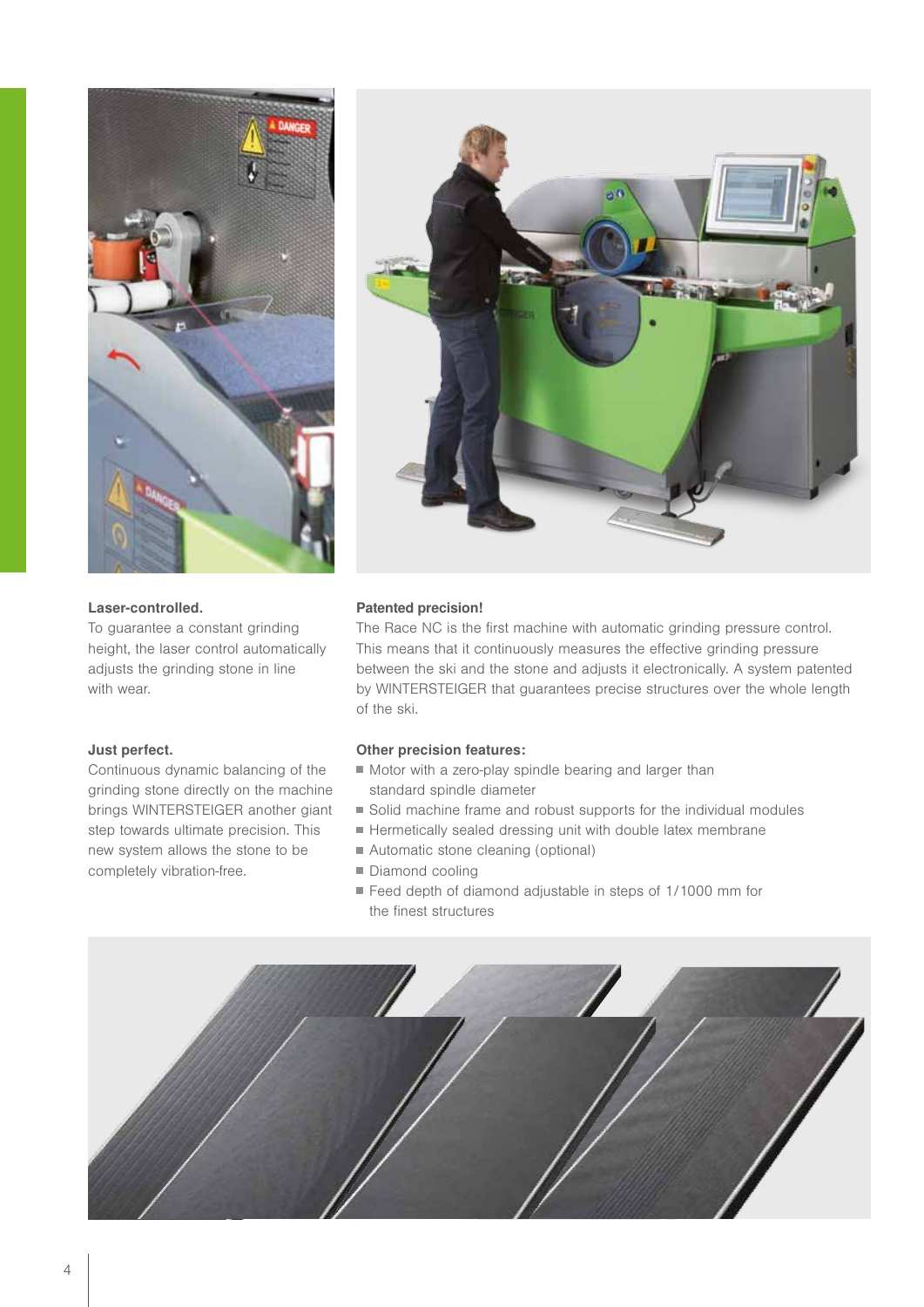

#### One for all.

Thanks to its flexible ski-centering abilities, the Race NC demonstrates its prowess in the processing of alpine, cross-country and jump skis.

Different structures can be applied across the width of a standard stone (width = 150 mm) making it useful for both pre-grinding and structuring of cross-country skis.

New grinding stones with a width of 70 mm are now available for cross-country skis.

# Unbeatable variety of structures.

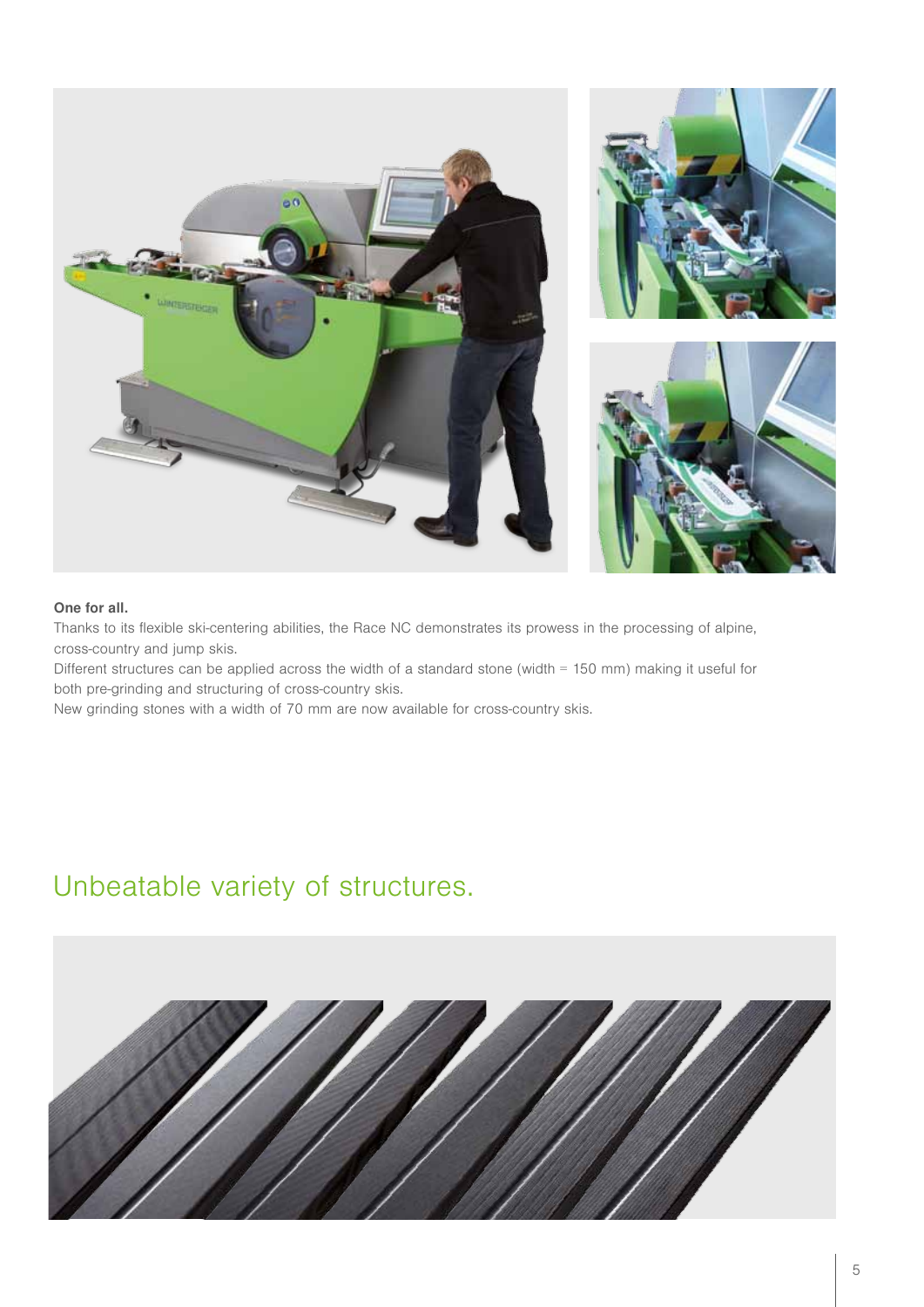



#### Everything under control.

Thanks to its state-of-art, innovative technology, the Race NC supports easy and intuitive use. The color touch screen inclination angle is adjustable, and thanks to its intuitive user interface, it guarantees fast and clear-cut setting of the required parameters. The practical drag & drop function gives users the ability to place up to 6 structures across and up to 3 structure depths on the stone. Additionally, a USB port allows users to export and import structure data (which are encrypted to protect against theft).



#### User friendly.

The Race NC also complies with state-of-art, ergonomic design standards. The optimized operator position, clear visibility in the grinding area and of the diamond (with optional stone/diamond illumination), and 2 individually positionable foot pedals all make work far easier for the user. Stones and diamonds can be replaced easily and quickly.



#### From A to B.

Thanks to its compact footprint, the Race NC can easily be transported to major events. Even by plane. Practical: The integrated spirit levels and height-adjustable feet help the Race NC to stay perfectly balanced anywhere. The universal power connection (3 x 220 – 400 V, 50/60 Hz) allows for fast commissioning in all parts of the world, as does the fact that the Race NC is a machine that operates without need for compressed air. Thus avoiding the need for time-consuming setting up of power and air supplies.



#### Compact and clean.

The Race NC can be set up against a wall, thus saving precious space. Besides its space-saving qualities, the Race NC keeps the workplace dry and clean. This is all due to intelligent spraying technology. In combination with a stone cover to prevent water escaping during dressing, this guarantees perfect stone cleaning and minimal water loss.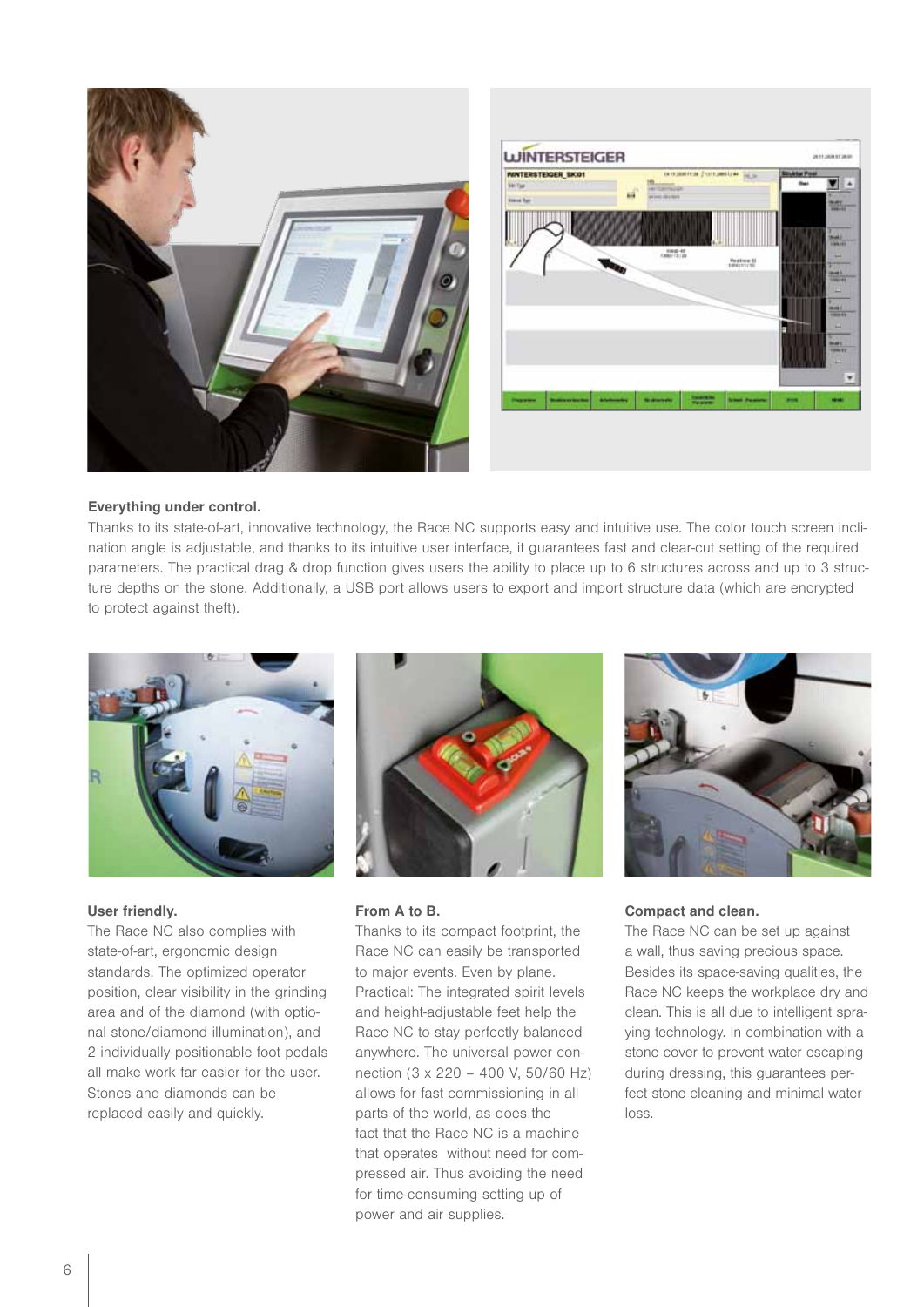



#### Automatic temperature control.

The Race NC not only displays the current cooling water temperature on screen. The optional cooling unit has the capacity to keep the grinding water temperature constant at 3° Celsius.

#### Full range of accessories.

WINTERSTEIGER offers a comprehensive range of specialized accessories to help you customize your Race NC. This includes various grinding stones and diamonds for different racing applications, as well as three different feed wheels (rubberized feed roller, go-kart wheel with tread, or slick) and binding bridges.

Good news for everyone moving up from the Micro NC: You can continue to use your diamonds and grinding stones (after changing the flange) on the Race NC.

# Race NC Figures. Data. Facts.

| <b>Technical data</b>                             |                                                       |
|---------------------------------------------------|-------------------------------------------------------|
| Ski length min. - max. with centering             | $1400 - 2950$ mm                                      |
| Ski length min. - max. with V rollers<br>(option) | $1200 - 2950$ mm                                      |
| Ski width min. - max.                             | $25 - 140$ mm                                         |
| Grinding stone diameter max./min.                 | 350/300 mm                                            |
| Grinding stone width                              | 150 mm (70 mm for CC skis)                            |
| Grinding speed stone min. - max.                  | $150 - 1000$ rpm                                      |
| Dressing speed stone min. - max.                  | $500 - 1800$ rpm                                      |
| Feed speed min. - max.                            | $3 - 20$ m/min                                        |
| Contact force feed min. - max.                    | $40 - 400 N$                                          |
| Dressing speed min. - max.                        | $1 - 50$ mm/sec                                       |
| Diamond feed motion                               | $0.002$ mm to 0.2 mm<br>(diamond feed in 0.001 steps) |
| Weight                                            | approx. 1080 kg (2,380 lbs)                           |
| Coolant tank volume                               | 150 liters (40 gal)                                   |
| Noise emission                                    | approx. $74$ dB $(A)$                                 |
| <b>Connected load</b>                             | 5.7 kW                                                |
| Rated voltage                                     | 3 AC, 220 - 400 V, 50/60 Hz                           |
| <b>Rated current</b>                              | 18.1 A                                                |
| Fuse min./max.                                    | 25/32 A                                               |





We reserve the right to make technical alterations.